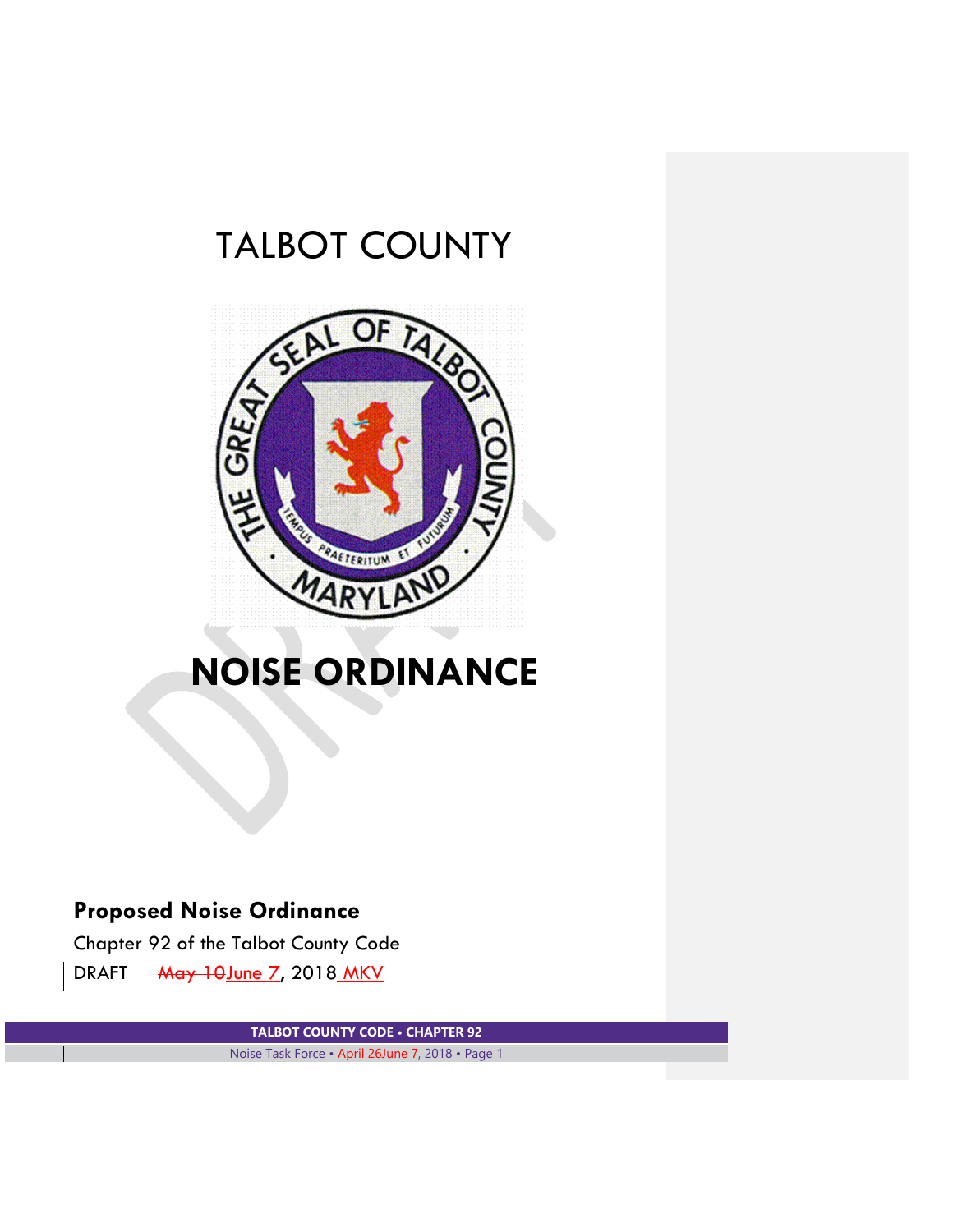## **Table of Contents**

## TALBOT COUNTY CODE . CHAPTER 92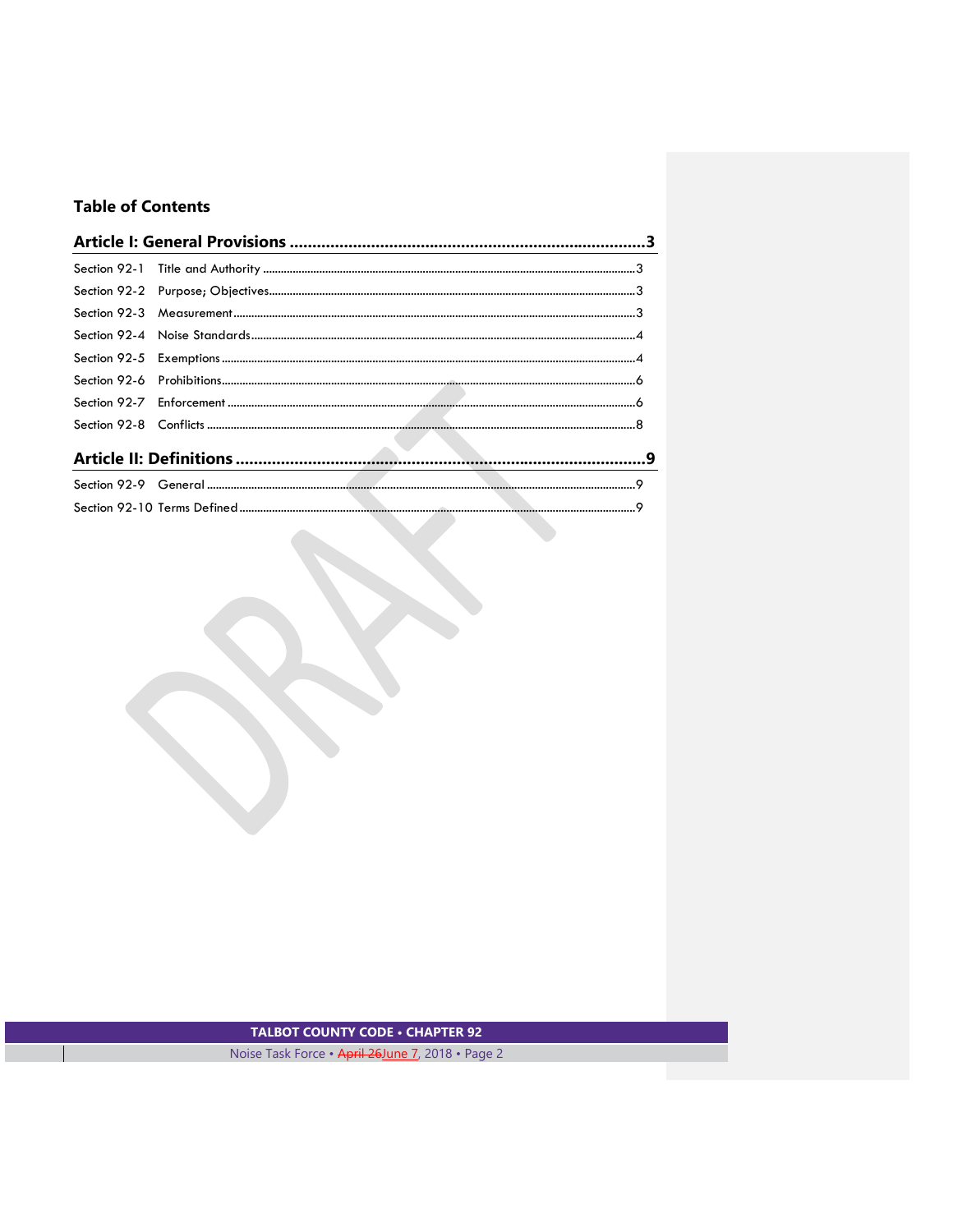## <span id="page-2-0"></span>ARTICLE I: GENERAL PROVISIONS

## <span id="page-2-1"></span>Section 92-1 TITLE AND AUTHORITY

- A. This Chapter may be cited as the "Talbot County Noise Ordinance", or "Chapter 92."
- B. The effective date of this Chapter 92 is (insert date upon adoption).

## <span id="page-2-2"></span>Section 92-2 PURPOSE; OBJECTIVES

### A. PURPOSE

The purpose of this Chapter is to provide for the abatement and control of noise levels throughout Talbot County so as to promote public health, safety, welfare, and economic wellbeing, the peace and quiet of for the residents of the County, and the use and enjoyment of both public and private property.

## B. OBJECTIVES

- **1.** To reduce the threat to health, safety, welfare, and economic value when excessive noise impacts a community by defining the circumstances under which such conditions may be considered a threat; and
- **2.** To abate excessive noise conditions to promote the health, safety and welfare of the residents of Talbot County, and to promote the maximum use and enjoyment of property.
- **3.** To provide authority and enforcement measures for such efforts.
- C. According to documented studies and the Environmental Protection Agency, it has been determined it is known that noise above certain levels, for certain periods of time, is harmful to the health of humans. Although precise levels at which all adverse health effects occur have not definitely been ascertained, it is known that one's well-being can be affected by noise through loss of sleep, speech interference, hearing impairment and a variety of other psychological and physiological factors. The establishment of ambient noise standards or goals, must provide margins of safety in reaching conclusions based on available data which relate noise exposure to health and welfare effects with due consideration to technical and economic factors.

## <span id="page-2-3"></span>Section 92-3 MEASUREMENT

#### A. DECIBEL

- **1.** Noise levels measured with a sound-level meter meeting the most recently published standards of the American National Standards Institute (ANSI S1.4) American Standards Specification for General Purpose Sound Level Meters. The instrument shall be set to the A-weighted response scale and the meter to the slow response. Measurement shall be based on an average reading.
- **2.** Measurements shall be conducted in accord with ANSI S1.2, American Standard Method for the Physical Measurements of Sound.

**TALBOT COUNTY CODE • CHAPTER 92**

Noise Task Force • April 26June 7, 2018 • Page 3

**Comment [mkv1]:** Peace and quite "for" the residence?

**Comment [mkv2]:** Per Susan's Comments

**Comment [mkv3]:** Per Susan's Comments.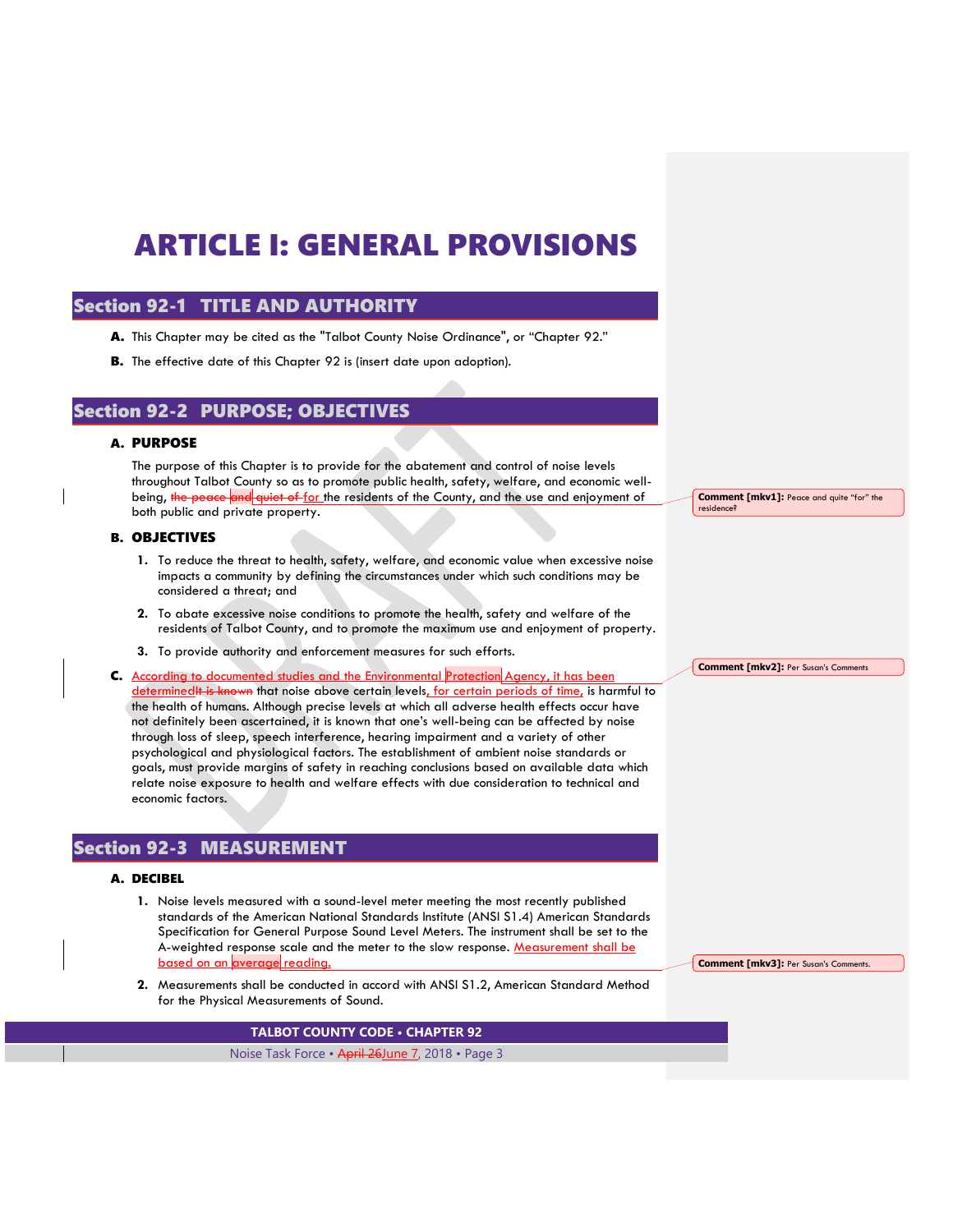## B. NON-DECIBEL

- **1.** Noise levels that can be heard clearly by a person using his or her unaided hearing faculties that reach the level of "noise disturbance" are regulated herein. This standard is only applied if a noise meter is not readily available to a Noise Control Officer.
- C. Noise shall not exceed the decibel or non-decibel sound limits indicated in this Chapterbeyond the noise source property line. Measurements may be made at any point along or adjacent to a zoning district boundary or lot line of the noise source property or at any point on any receiving property when measurement at the noise source property line is not practical or feasible, as determined by the Noise Control Officer. Measurements may be conducted at any point or multiple points for the determination of identity of single or multiple sources.

## <span id="page-3-0"></span>Section 92-4 NOISE STANDARDS

- A. Noise shall not exceed sound levels in Table I-beyond the of the noise source, except as specifically stated herein.
- B. Prominent discrete tones, cyclically varying sound, or periodic or repetitive noises shall not exceed a sound level that is 5 dBA lower than the applicable level allowed in Table 1.

| TABLE I NOISE LEVELS                     |                                               |           |
|------------------------------------------|-----------------------------------------------|-----------|
| <b>Zoning District</b>                   | <b>Maximum Permitted Sound Level</b><br>(dBA) |           |
| AC, CP, WRC, RC, RR, TR, TC, VM, VH, VR, | Daytime                                       | Nighttime |
| LC, GC and Ll                            | 6065                                          | 55        |
|                                          | 65                                            | 55        |

C. It shall be unlawful for any person or persons to make, continue or cause to be made noise in excess of the levels set forth herein, or a noise disturbance within the county after having been directed or ordered by an enforcement officer to desist in creating such disturbance; except as provided in this section. This standard is only applied if a noise meter is not readily available to an enforcement officer.

## <span id="page-3-1"></span>Section 92-5 EXEMPTIONS

- A. The provisions of this Chapter do not apply to devices used solely for the purpose of warning, protecting or alerting the public, or some segment thereof, or the existence of an emergency situation or operation.
- B. Certain noise sources, or unintended noise, in the regular course of **permitted** busine residential activities (e.g. wind chimes, garage door) as determined by the Noise Control Officers, will not be investigated for compliance with this Chapter.
- C. The provisions of this Chapter do not apply to the following:
	- **1.** Household tools and portable appliances in normal usage and in proper operating condition, with the exception of amplified music devices.

**TALBOT COUNTY CODE • CHAPTER 92**

Noise Task Force • April 26June 7, 2018 • Page 4

**Comment [mkv6]:** Lee Comment. MK tweaks.

Animals, equipment make noise. Applies to both decibel and non-decibel.

**Comment [mkv7]:** Business/commercial complaints should be investigated. I don't think the examples provided applied to business/commercial uses.

**Comment [mkv4]:** Allows for measurement across water, etc. Per MO comments.

**Comment [mkv5]:** Location established above.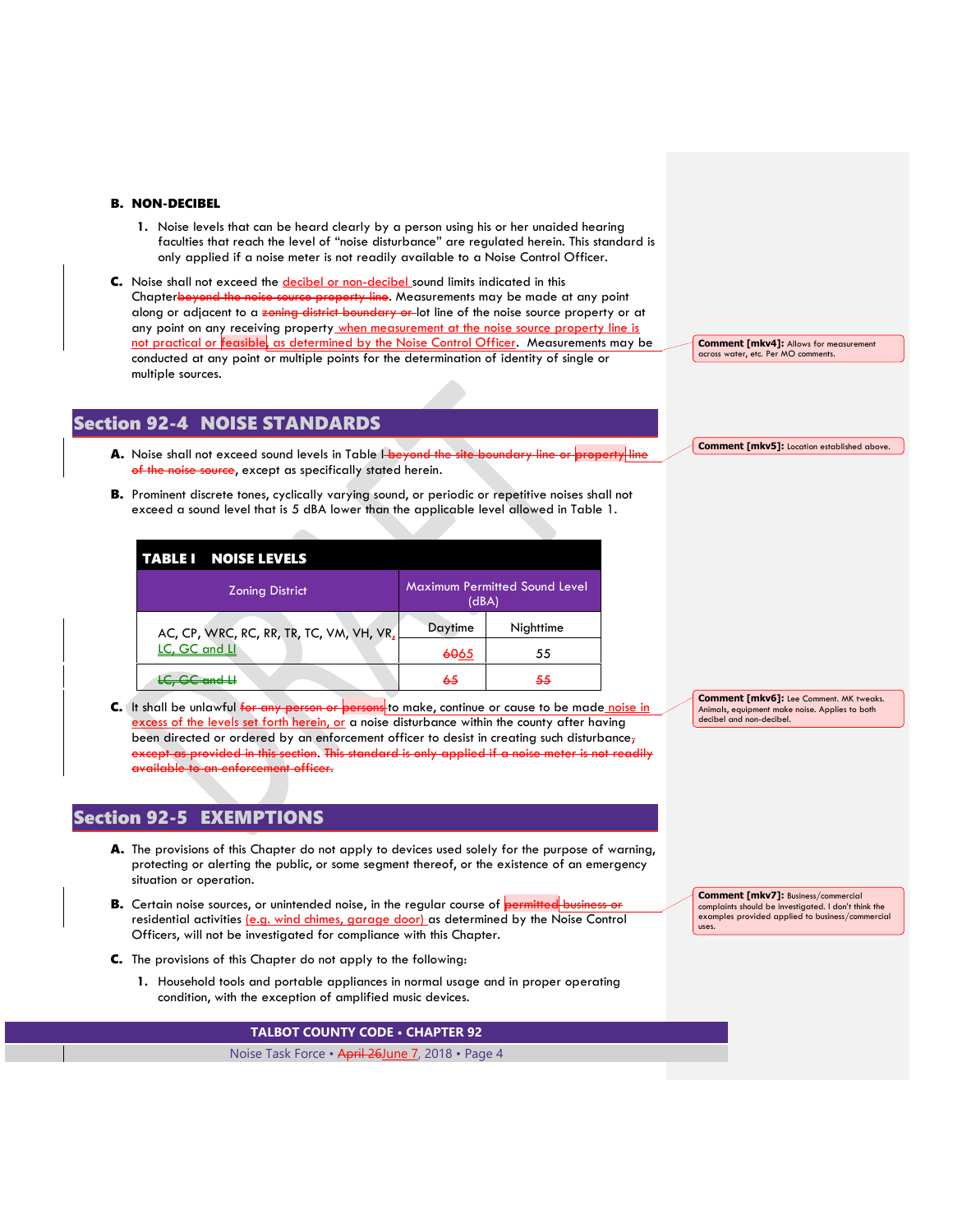- **2.** Operation of garden and lawn maintenance equipment between the hours of  $\frac{67}{62}$ :00 a.m. and 1/2 hour after sunset.
- **3.** Air conditioning or heat pump equipment used to cool or heat housing on residential property. For this equipment, a person may not cause or permit noise levels which exceed 70 dBA for air conditioning equipment at receiving residential property and 75 dBA for heat pump equipment at receiving residential property.
- **4.** A person may not cause or permit noise levels emanating from construction or demolition site activities which exceed:

a. 90 dBA from 7:00 am to 7:00 pm; or

- b. The levels specified in Table 1 above from 7:00 pm to 7:00 am
- **4.5.** Back-up generators being used during power outages resulting from storms and other emergencies.
- **6.** On a property granted agricultural assessment by the Maryland Department of Assessment and Taxation, noise emanated by commercial agricultural, livestock and timber operations, and related support operations and machinery. Related operations include, but are not limited to, production and management of tillage, fertilization, pest control, crop or timber harvesting, marketing, saw mills, grain dryers, livestock, crops, vegetation, and soil including compost, feeding, housing, and maintaining of farm animals and handling their by-products. Related machinery includes, but is not limited to, motor vehicles, tractors and all terrain vehicles being used for such operations
- **5.7.** Motor vehicles and all terrain vehicles being used for commercial use, landscaping and/or yard work.
- **6.8.** Motor vehicles licensed for use on public roads when used in a manner consistent with the Transportation Article of the Annotated Code of Maryland. This does not include noise caused by stereos, radios or other similar devices located within or on motor vehicles.
- **7.9.** Aircraft and related airport operations at airports licensed by the Maryland Aviation Administration.
- **8.10.** Boats on State waters or motor vehicles on State lands under the jurisdiction of the Department of Natural Resources.
- **9.11.** Sounds of pile driving equipment from 7:00 am to ½ hour after sunset or 7:30 pm, whichever is later.
- **10.12.** Sound created by vehicles used for, or in the act of, trash and recycling collection.
- **11.13.** Sound created by temporary public gatherings, such as sporting, amusement and entertainment events operating according to terms and conditions of the County. This includes but is not limited to athletic contests, carnivals, fairs, parades, festivals, and or other public celebrations **authorized by a temporary use certificate or other approval** issued by Talbot County.
- **12.14.** Sound created by sanctioned events that occur on the property of a public or private school.
- **13.15.** Construction and repair work on public property.
- **14.16.** The sounding of bells, chimes or carillons while being used for religious purposes or in conjunction with religious services or for national or state celebrations or public holidays in such a manner as would otherwise cause a noise disturbance.

**TALBOT COUNTY CODE • CHAPTER 92**

Noise Task Force • April 26June 7, 2018 • Page 5

**Comment [mkv8]:** Per Susan's Comments. 7am is ion start time.

**Comment [mkv9]:** Relocated to exemptions per Jacks comments. MK amended time, as previously written no regulation between 7-10pm.

**Comment [mkv10]:** Combined previous 5 & 6 per MO comments.

**Comment [mkv11]:** Susan asked if dredging should be included here. Talbot County issues a permit for pile driving, we do not permit or regulate dredging activities.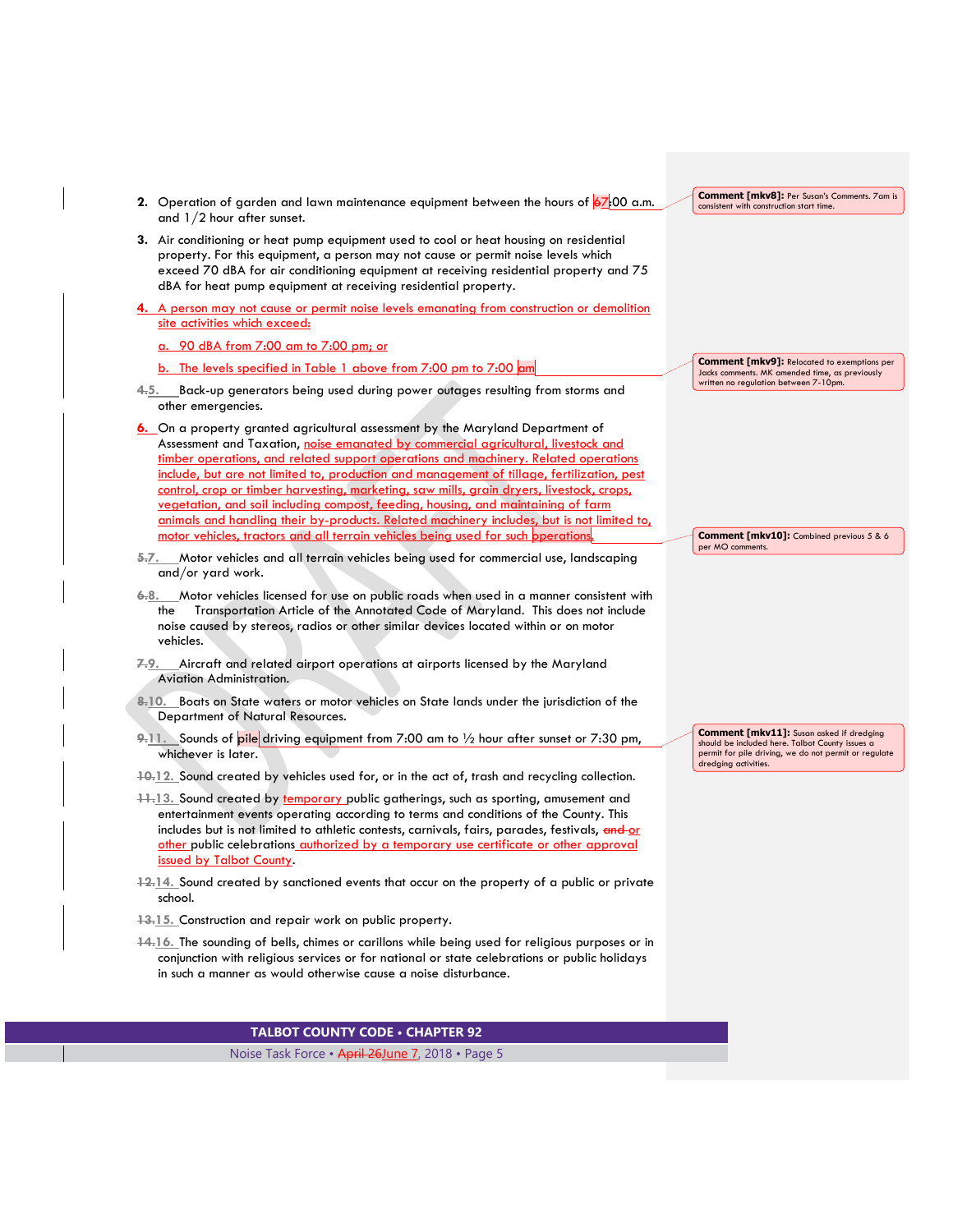- **15.17.** Recreational firearm shooting and hunting activities to include regulated shooting areas as licensed by the Maryland Department of Natural Resources-and celebrat non fire by organized yacht clubs.
- 16.18. Fireworks displays and celebratory cannon fire permitted licensed by the Office of the State Fire Marshal.
- **17.19.** Activities for which the regulation of sound has been pre-empted by Federal or State law.

## <span id="page-5-0"></span>Section 92-6 PROHIBITIONS

## A. GENERAL PROHIBITION

It shall be unlawful for any person-to make, continue to make, permit or cause to be made or continued, any noise disturbance or sound levels of sufficient volume, character or duration which unreasonably annoy, disturb, injure or endanger the comfort, health, safety, welfare or environment of others as determined by a Noise Control Officer.

## B. PROHIBITED ACTS

The following acts and the causing thereof are declared to be  $a$  noise disturbances violation of this Chapter:

- **1.** Operating or permitting to be operated an off-road internal combustion engine powered vehicle for recreation purposes, including, but not limited to, a dirt bike, an all terrain vehicle, a go cart, a snowmobile, or a similar vehicle, on private property closer than 300 feet to a neighboring residence or the associated curtilage, without the written permission of the affected resident, unless it can be demonstrated to the Noise Compliance Officers that the vehicle can be operated within the noise limits specified in Table ISection 92-4.
- **2.** Operating, playing or permitting the operation of any radio, television, drum, musical instrument, sound amplifier, or similar device which produces, reproduces, or amplifies sound in such a manner as to exceed the noise limits specified <mark>herein</mark>.
- **3.** Between the hours of 10:00 p.m. and 7:00 a.m., vocal expressions in the public streets or public areas or from private property that exceed the noise levels specified herein.
- **4.** Any owner or person in control of any animal or bird who allows or otherwise permits any such animal to bark, howl, bay, meow, squawk, quack, crow or make such other sound when such sound by its volume or frequency unreasonably disturbs or interferes with the peace of any person for more than fifteen minutes in any one-hour period of any day, or is documented by three or more separate episodes in a sequential sevenday period. The provisions of this paragraph shall not apply to any animal that, at the time of the sound or sound generation, was responding to pain or injury, or was in the act of protecting from an actual threat; when the animal is a service dog that is engaged in the performance of its duties at the time of making the sound; when part of a bona fide agricultural operation; when related to activities regulated by the Department of Natural Resources related to hunting.; or

## <span id="page-5-1"></span>Section 92-7 ENFORCEMENT

## A. ENFORCEMENT

**1.** Violations of this Chapter need not be complaint based.

**TALBOT COUNTY CODE • CHAPTER 92**

Noise Task Force • April 26June 7, 2018 • Page 6

**Comment [mkv12]:** If we state "in" regulated area, that would not exempt a hunter on private land.

**Comment [mkv13]:** With fireworks below.

**Comment [mkv14]:** State FM approval needed to fire cannon (Licensed Cannoneer)

**Comment [mkv15]:** Lee and MO proposed this section. Jack suggested removal of "general" prohibition.

**Comment [mkv16]:** Since this is a decision if the noise is "unlawful" it should be clarified that the NCO makes the determination.

**Comment [mkv17]:** FOR CONSIDERATION **BASED ON COMMENTS RECEIVED AND SPLIT VOTE:** Due to the small average lot size and unique mix of commercial and residential uses in the VM and VH zoning districts, noise in this category shall not exceed a sound level that is \_\_\_\_ dBA lower than the applicable level allowed in Table 1. (Would suggest 2-5 dBA, allowing 60-63 dBA)

**Comment [mkv18]:** Open to different time/day limits. Review by animal control.

**Comment [mkv19]:** Consensus to not exempt kennels?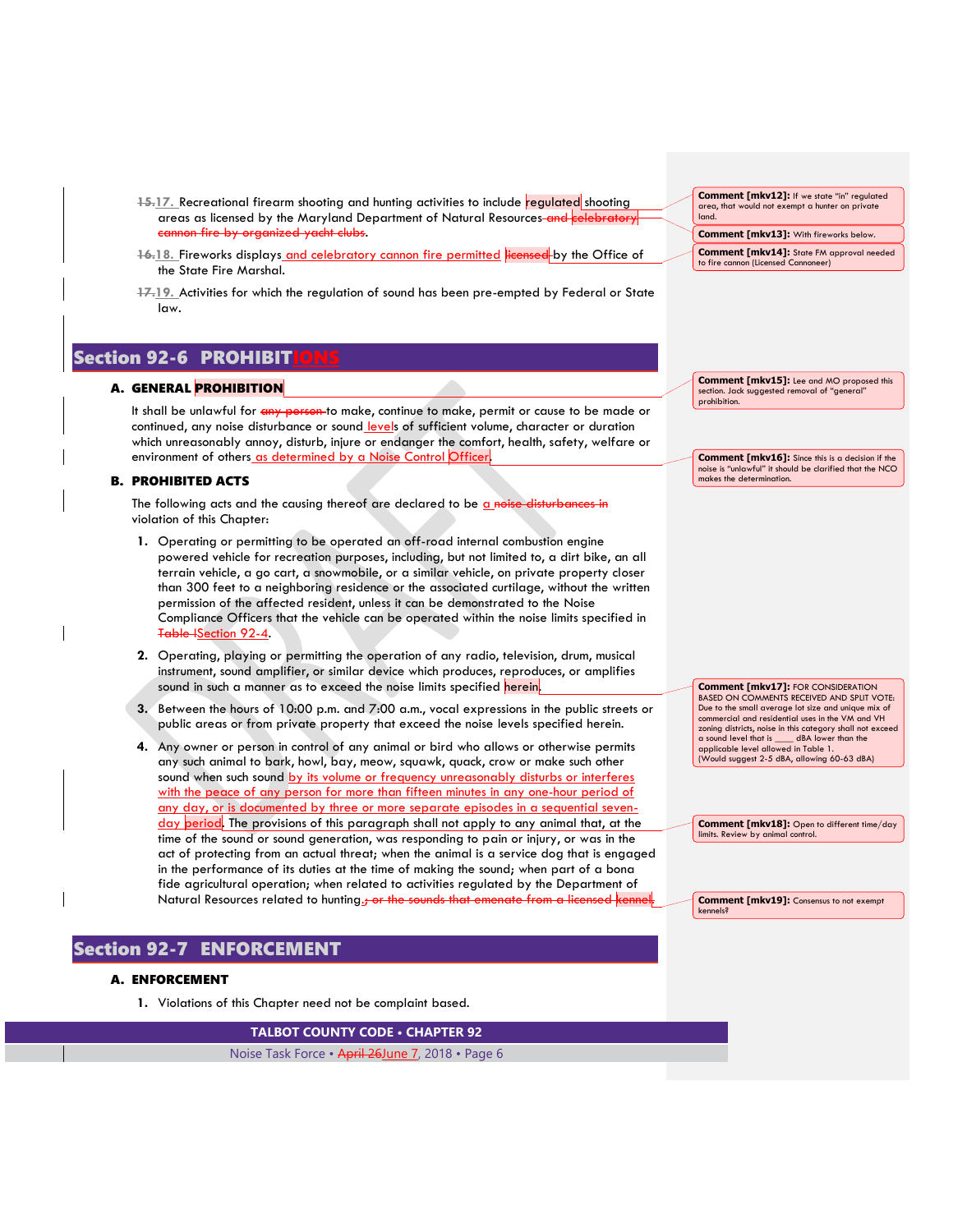## B. ENFORCEMENT OFFICERS

- **1.** Primary Noise Control Officers have the authority to investigate suspected violations of any section of this Chapter and pursue enforcement activities.
- **2.** If a Primary Noise Control Officer is unavailable, a Secondary Noise Control Officer has the authority to investigate suspected violations of any section of this Chapter that do not require the use of a sound level meter (i.e. noise disturbance, times of day and/or distance determinations) and pursue enforcement activities.
- **3.** Noise Control Officers may cooperate with noise enforcement personnel of an adjacent municipality in investigating compliance with one another's noise ordinance.

## C. ENFORCEMENT PROTOCOLS

- **1.** The Departments have discretion to determine which noise cases will be investigated by which Department. A noise complaint may be referred to another municipality, County or state agency as appropriate.
- **2.** Noise investigations and sound measurements need not be conducted at the exact time of a noise compliant.
- **3.** A violation of any provision of this Chapter shall be cause for issuance of a Warning, Notice of Violation or a Notice of Penalty Assessment as set forth in Table II below, or other actions or mitigation measures as required by this Chapter.
- **4.** If a person fails to comply with a Noise Control Officer's decision that a violation exists and must cease, immediate enforcement shall proceed in accordance with this Chapter and/or the Noise Control Officer's enforcement process.
- **5.** The enforcing agency has discretion to provide adequate time for a property or business owner to implement a noise mitigation measure.

#### D. PENALTIES

- **1.** In addition to, and not in lieu of, the penalties prescribed in this Chapter, the County Attorney may apply to the circuit court for an injunction against the continuing violation of any of the provisions of this Chapter and may seek any other remedy of relief authorized by law.
- **2.** Upon the first infraction or at the discretion of the Noise Control Officer if the means to determine decibel levels is unavailable, a warning shall be issued.
- **3.** Upon confirmation of a subsequent violation of this Chapter, Aa Noise Control Officer may shall issue a Notice of Violation and Penalty Assessment as set forth in Table II below.

| <b>TABLE II PENALTIES</b> |                                         |            |                 |                |  |  |  |  |
|---------------------------|-----------------------------------------|------------|-----------------|----------------|--|--|--|--|
| <b>RESIDENTIAL</b>        |                                         |            |                 |                |  |  |  |  |
|                           | <b>OFFENSE WITHIN A 12 MONTH PERIOD</b> |            |                 |                |  |  |  |  |
| <b>VIOLATION OF</b>       | 1 <sub>S</sub>                          | <b>2ND</b> | 3 <sub>RD</sub> | $4TH$ and more |  |  |  |  |
| THIS CHAPTER              | <b>FINE</b>                             |            |                 |                |  |  |  |  |
|                           | \$100                                   | \$200      | \$400           | \$1,000        |  |  |  |  |

**Comment [mkv20]:** Inserted "use" and other categories below to match Chapter 190 land use table.

## **TALBOT COUNTY CODE • CHAPTER 92**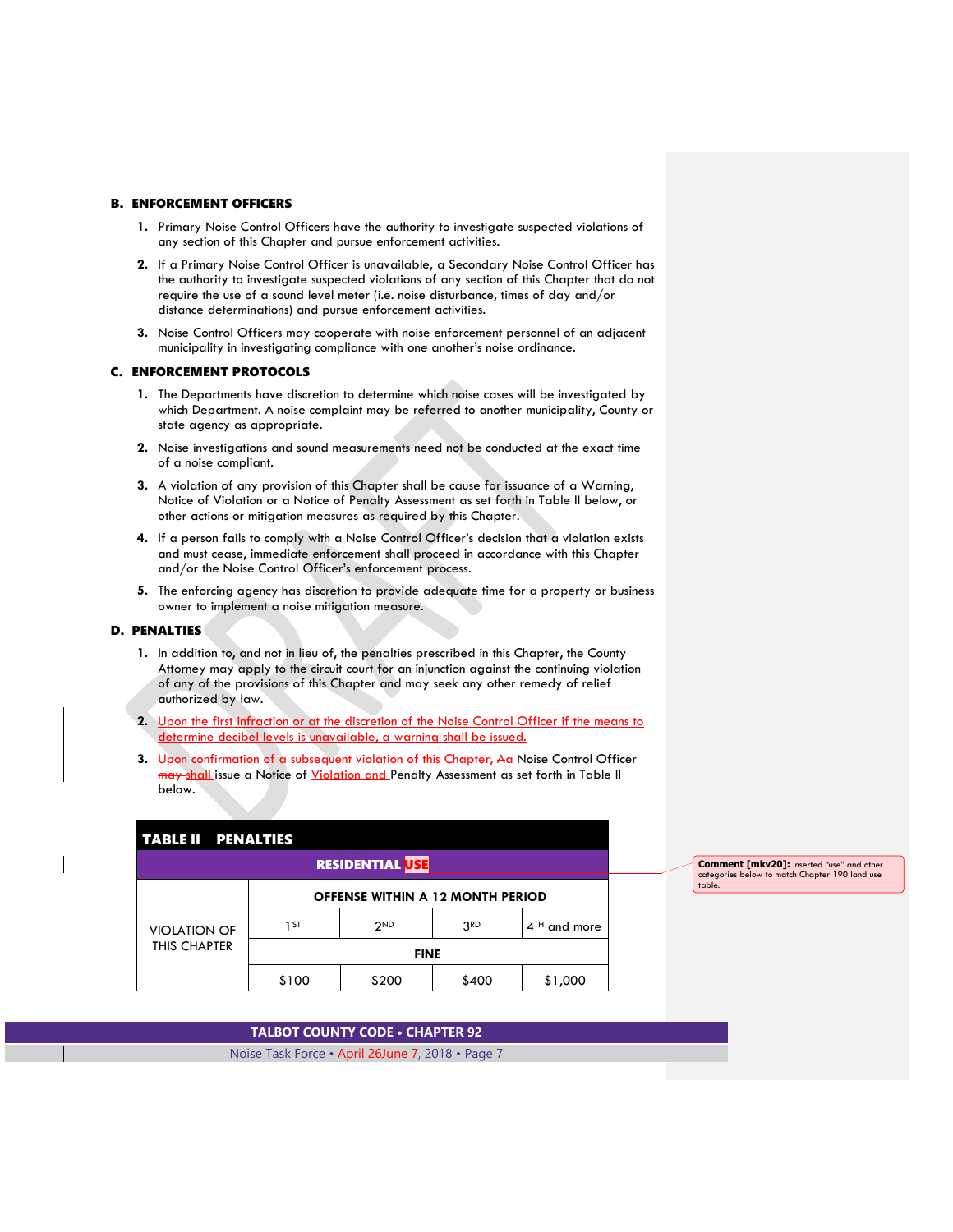| <b>COMMERCIAL, INDUSTRIAL, AND-INSTITUTIONAL, MARINE, UTILITY,</b><br>TRANSPORTATION AND COMMUNICATION USE |                                         |            |                 |                |  |  |  |  |
|------------------------------------------------------------------------------------------------------------|-----------------------------------------|------------|-----------------|----------------|--|--|--|--|
|                                                                                                            | <b>OFFENSE WITHIN A 12 MONTH PERIOD</b> |            |                 |                |  |  |  |  |
| <b>VIOLATION OF</b>                                                                                        | 1 ST                                    | <b>OND</b> | 3 <sub>RD</sub> | $4TH$ and more |  |  |  |  |
| THIS CHAPTER                                                                                               | <b>FINE</b>                             |            |                 |                |  |  |  |  |
|                                                                                                            | \$1,000                                 | \$2,000    | \$4,000         | \$10,000       |  |  |  |  |

#### **Comment [mkv21]:** Suggestion to remove 12 month period from both Residential and Commercial/etc. uses. I believe Commercial should be held to a higher standard. I would support removal from this land use category only.

4. In addition to the fines established in Table II above, if applicable, +Ihe Noise Control Officer shall send a copy of the nNotice of Violation and Penalty Assessment to the approving authority(ies), as applicable (e.g. Short-Term Rental Review Board, Liquor Board, Board of Appeals, Planning Commission or Planning Director). The notice may include a recommendation to suspend or revoke a license or approval in accordance with the applicable regulations for such action or may include a requirement or recommendation for noise mitigation.

## E. MITIGATION

- **5.1.** Installation and use of Nnoise suppression and measurement devices and systems may be required by the Talbot County Code or pursuant to enforcement action.
	- a. No person shall cause, suffer, or allow or permit the removal, disconnection or disabling of any noise suppression device or system which has been installed on or in proximity to any noise source pursuant to the Talbot County Code or enforcement thereof.
	- b. No person shall defeat the designed purpose of any noise suppression or measurement system or device by installing therein or thereon any part or component which does not meet the minimum designed specifications for that system or device.
	- c. No noise source shall be operated with its noise suppression or measurement system or device removed or otherwise rendered inoperable.

## E.F. COMPLAINTS

- **1.** Complaints shall include detailed information to include; the location of noise, type or source of noise, time noise began, and length of time noise has continued.
- **1.2.** Name and contact information of complainant is optional. Complainants providing a name and contact information will be updated regarding the investigation at all stages.

## <span id="page-7-0"></span>Section 92-8 CONFLICTS

A. Whenever any provision of this Chapter conflicts with any other provision of law, rule, or regulation covering the same subject matter, whether set forth in this Chapter or elsewhere, that provision which is more restrictive or imposes the higher standard or requirement shall govern.

## **TALBOT COUNTY CODE • CHAPTER 92**

Noise Task Force • April 26June 7, 2018 • Page 8

**Comment [mkv22]:** New section to address mitigation measures using base language that Lee provided as approved by Task Force.

**Comment [mkv23]:** Complaint requirements.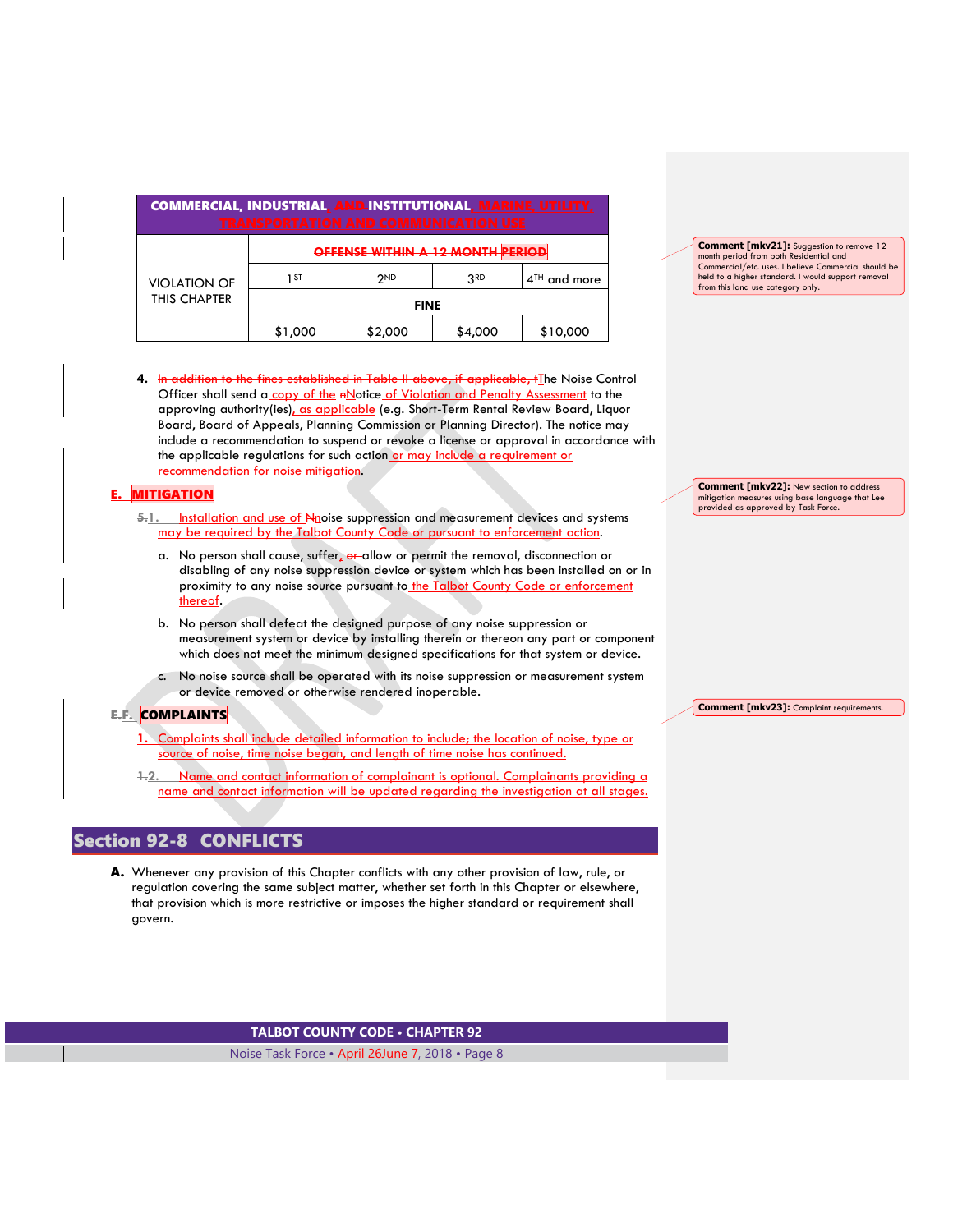## ARTICLE II: DEFINITIONS

## <span id="page-8-1"></span><span id="page-8-0"></span>Section 92-9 GENERAL

## A. RULES OF CONSTRUCTION

- **1.** Words used in the present tense include the future; words in the singular number include the plural, and words in the plural number include the singular unless the natural construction of the wording indicates otherwise.
- **2.** The words "shall" and "must" are mandatory, and the words "may" and "should" are permissive.

## <span id="page-8-2"></span>Section 92-10 TERMS DEFINED

As used in this chapter, the following terms shall have the meanings indicated:

## **ANSI**

The American National Standards Institute or its successor bodies.

#### **A-WEIGHTED SOUND**

A unit for describing the amplitude of sound as measured on a sound level meter using the A-weighting network.

## **CONSTRUCTION**

Any site preparation, assembly, erection, repair, alteration, or similar activity.

## **CURTILAGE**

The enclosed land surrounding a house or dwelling and includes all areas maintained in lawn or horticultural plantings and may be bounded by a fence or wall, but would not typically include areas more distant than 300 feet from the dwelling unless those areas were horticulturally maintained and routinely used as areas of personal refuge, or supported accessory structures that were routinely utilized.

## **DAYTIME**

For the purposes of this chapter, daytime shall mean from 7:00 am to 10:00 pm.

## **DECIBEL (dB)**

Means a unit of measure equal to ten times the logarithm to the base ten of the ratio of a particular sound pressure squared to a standard reference pressure squared. For the purposed of the chapter, 20 micropascals shall be the standard reference pressure.

## **DECIBEL A – WEIGHTED (dBA)**

The sound level in decibels determined by the A-weighting network of a sound level meter or by a calculation from octave band or one-third band data.

## **DEPARTMENT**

For the purposes of this Chapter only, this term shall mean the Department of Planning and Zoning, Office of Permits and Inspections, the Talbot County Sheriff's Office and the Maryland State Police.

#### **NIGHTTIME**

For the purposes of this chapter, nighttime shall mean from 10:00 pm to 7:00 am.

**TALBOT COUNTY CODE • CHAPTER 92**